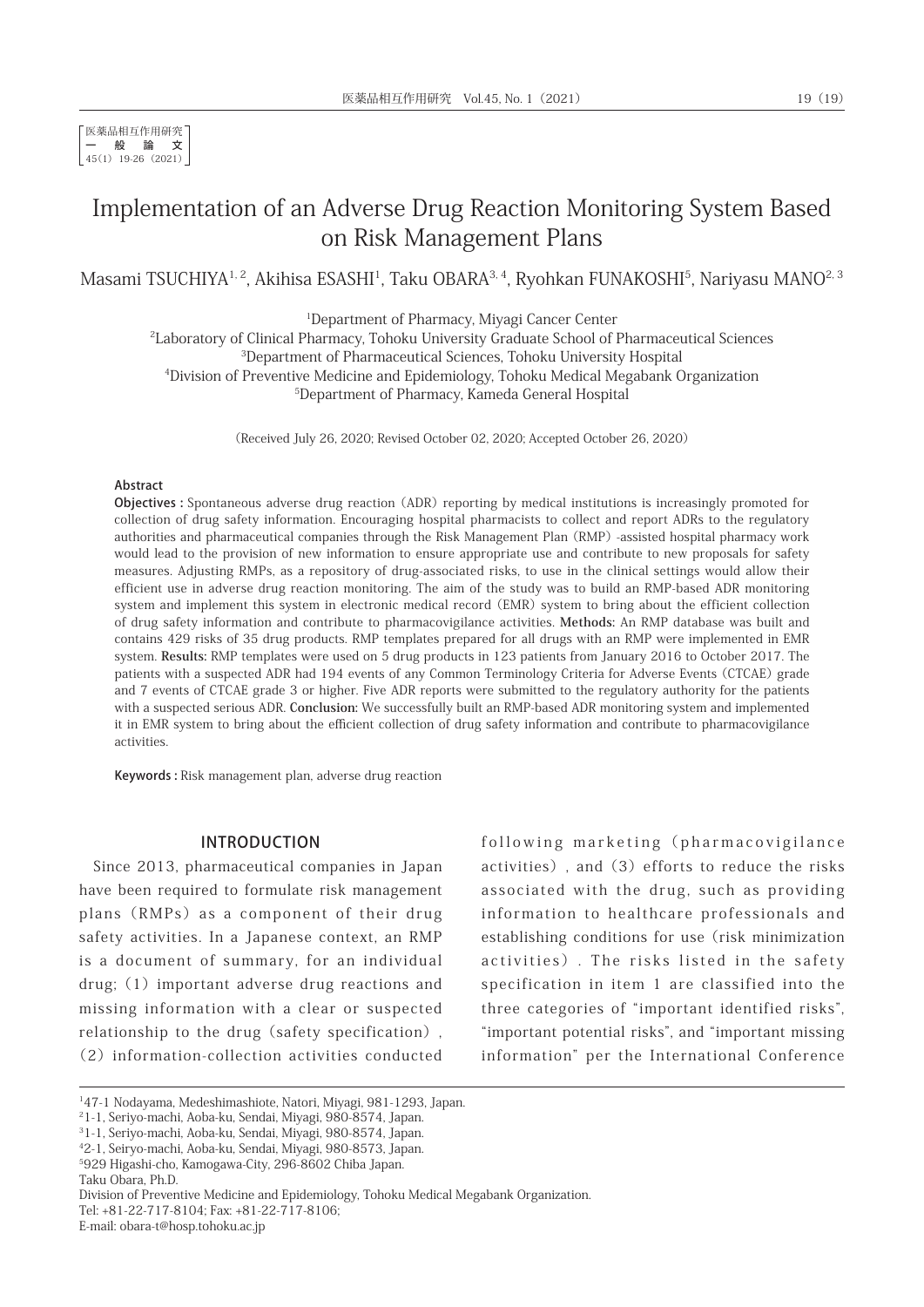on Harmonisation of Technical Requirements for Registration of Pharmaceuticals for Human Use (ICH) E2E guideline  $1$ <sup>1</sup>. The purpose of an RMP is to enhance pharmacovigilance activities through the broad sharing of drug risk management activities by the pharmaceutical company and healthcare professionals. The Ministry of Health, Labour, and Welfare requires that healthcare professionals are made aware of the information in RMPs to allow them to understand the risks associated with the drug and the status of safety measures for those risks for utilization in the appropriate use of the drug<sup>2</sup>. To facilitate pharmacovigilance measures, medical institutions, the pharmaceutical company, and the regulatory authorities must engage together in RMP-based activities.

The Ministry of Health, Labour, and Welfare, Japan, issues notifications to facilitate the use of RMPs at medical institutions<sup>3)</sup>. Under these notifications, healthcare professionals are required to contribute to pharmacovigilance activities. The Japanese Society of Hospital Pharmacists issued "On the Use of Drug Risk Management Plans in the Work of Hospital Pharmacists<sup>" 4)</sup>. This document urges hospital pharmacists to understand RMPs, which detail drug-associated risks and the status of safety measures implemented for those risks, and create systems to utilize this information in their medical institution so as to facilitate the proper use of drugs and contribute to ensuring safety  $5$ . Spontaneous adverse drug reaction reporting by medical institutions is increasingly promoted under the pharmaceuticals and medical devices safety information reporting system established in Article 68 of the Act on Securing Quality, Efficacy and Safety of Pharmaceuticals, Medical Devices, Regenerative and Cellular Therapy Products, Gene Therapy Products, and Cosmetics. Encouraging hospital pharmacists to collect drug safety information and report this information to the regulatory authorities and pharmaceutical companies through their RMP-assisted hospital pharmacy work would lead to the provision of new information to ensure appropriate use and contribute to new proposals for safety measures. Adjusting RMPs, as a repository of drug-associated

risks, to use in the clinical settings would allow their efficient use in adverse drug reaction monitoring. The literature, however, contains no mention of efforts to use RMPs at medical institutions as proposed above.

The objective of the study was to build an RMP-based adverse drug reaction monitoring system and implement this system in electronic medical record system to bring about the efficient collection of drug safety information and contribute to pharmacovigilance activities.

# METHODS

# (1) Construction of RMP Database

An RMP database was built using Microsoft Access® 2013. A total of 429 risks were extracted from the important identified risks, important potential risks, and important missing information in the safety specifications (risk names) of 35 drug products with an implemented RMP as of January 2016. Then, the followings were created:  $(1)$  table of risk names (risk table),  $(2)$  table linking adverse events corresponding to risk names to terms in Common Terminology Criteria for Adverse Events (CTCAE) Japan Clinical Oncology Group Japanese version 4.0(risk-CTCAE/symptom table), (3) table linking drug names to the risk names for the respective drugs (drug-risk table) , and (4) table linking CTCAE terms to grades (CTCAE table). When there was no corresponding CTCAE term for a risk name, a symptom related to the risk name was established based on patienttargeted pharmaceutical guides prepared by the pharmaceutical company  $6$ ). Then, the followings were created: table linking risk names to symptoms(merged as risk-CTCAE/ symptom table) and (5) list of all symptoms in the patient-targeted pharmaceutical guide for 35 drugs(symptom table).

#### (2) Creation of RMP Templates

A tool for creating RMP templates based on the RMP database was made. Creating RMP templates, a given drug may be selected using the query function of Microsoft Access® 2013 to output a table containing the risk names and corresponding CTCAE terms and grades for that drug (Table 1). These tables, prepared for all drugs with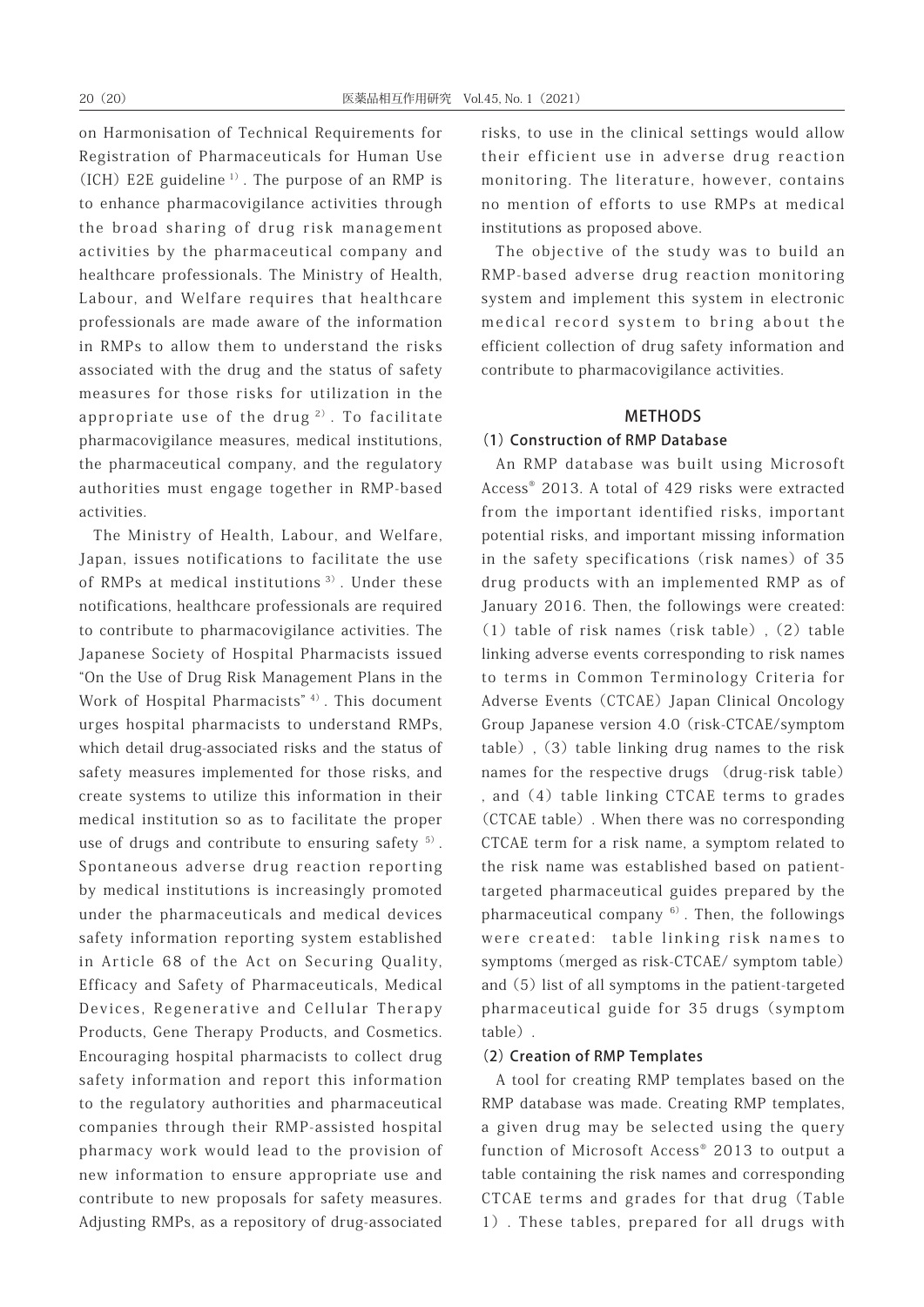| RMP template for nivolumab     |           |                                                                                |                                                                          |                          |                          |
|--------------------------------|-----------|--------------------------------------------------------------------------------|--------------------------------------------------------------------------|--------------------------|--------------------------|
| <b>CTCAE</b><br>terms/symptoms | Grade 1   | Grade 2                                                                        | Grade 3                                                                  | Grade 4                  | Grade 5                  |
| Shortness of breath            | No        | Yes                                                                            |                                                                          |                          |                          |
| Dry cough                      | No        | Yes                                                                            |                                                                          |                          |                          |
| Fever                          | No        | Yes                                                                            |                                                                          |                          |                          |
| Myalgia                        | No        | Yes                                                                            |                                                                          |                          |                          |
| Feeling of weakness            | No        | Yes                                                                            |                                                                          |                          |                          |
| <b>Myositis</b>                | Mild pain | Moderate pain<br>associated<br>with weakness:<br>pain limiting<br>instrumental | Pain associated<br>with severe<br>weakness;<br>limiting self<br>care ADL | $\overline{\phantom{a}}$ | $\overline{\phantom{a}}$ |

Table 1. Portion of the RMP template for nivolur

RMP terms | CTCAE

Intestinal Lung Disease

|                   | 1 U V U 1           | 1 V U                                                                                                              | 1 U J                                                                                                                        |                                                                                                                                                                               |                                                                              |       |
|-------------------|---------------------|--------------------------------------------------------------------------------------------------------------------|------------------------------------------------------------------------------------------------------------------------------|-------------------------------------------------------------------------------------------------------------------------------------------------------------------------------|------------------------------------------------------------------------------|-------|
| Myasthenia gravis | Myalgia             | N <sub>o</sub>                                                                                                     | Yes                                                                                                                          |                                                                                                                                                                               |                                                                              |       |
|                   | Feeling of weakness | N <sub>o</sub>                                                                                                     | Yes                                                                                                                          |                                                                                                                                                                               |                                                                              |       |
|                   | Myositis            | Mild pain                                                                                                          | Moderate pain<br>associated<br>with weakness:<br>pain limiting<br>instrumental<br>ADL                                        | Pain associated<br>with severe<br>weakness;<br>limiting self<br>care ADL                                                                                                      |                                                                              |       |
| Colitis           | Colitis             | Asymptomatic;<br>clinical or<br>diagnostic<br>observations<br>only;<br>intervention<br>not indicated               | Abdominal<br>pain; mucus or<br>blood in stool                                                                                | Severe<br>abdominal<br>pain; change<br>in bowel<br>habits; medical<br>intervention<br>indicated;<br>peritoneal signs                                                          | Life-<br>threatening<br>consequences;<br>urgent<br>intervention<br>indicated | Death |
|                   | Diarrhea            | Increase of <4<br>stools per day<br>over baseline;<br>mild increase in<br>ostomy output<br>compared to<br>baseline | Increase of 4 -<br>6 stools per day<br>over baseline;<br>moderate<br>increase in<br>ostomy output<br>compared to<br>baseline | Increase of $>=7$<br>stools per day<br>over baseline;<br>incontinence;<br>hospitalization<br>indicated;<br>severe<br>increase in<br>ostomy output<br>compared to<br>baseline: | Life-<br>threatening<br>consequences;<br>urgent<br>intervention<br>indicated | Death |

an RMP, were implemented as RMP templates in electronic medical record system. It allows healthcare professionals in the hospital to conduct adverse drug reaction monitoring based on RMP. The system was configured so that the results of adverse drug reaction monitoring could be recorded in electronic medical records in tabular format.

#### (3) Use of the RMP Templates

Pharmacists employed by Miyagi Cancer Center began using the RMP templates in January 2016 to evaluate the adverse drug reactions reported

during patient encounters. The adverse drug reaction cases were collected from January 2016 to October 2017. Adverse drug reactions judged to be serious were reported to the regulatory authority as required under the pharmaceuticals and medical devices safety information reporting system.

# (4) Ethics approval

This study was approved by the ethics committee of Miyagi Cancer Center(2018-061), and the requirement to obtain informed consent was waived.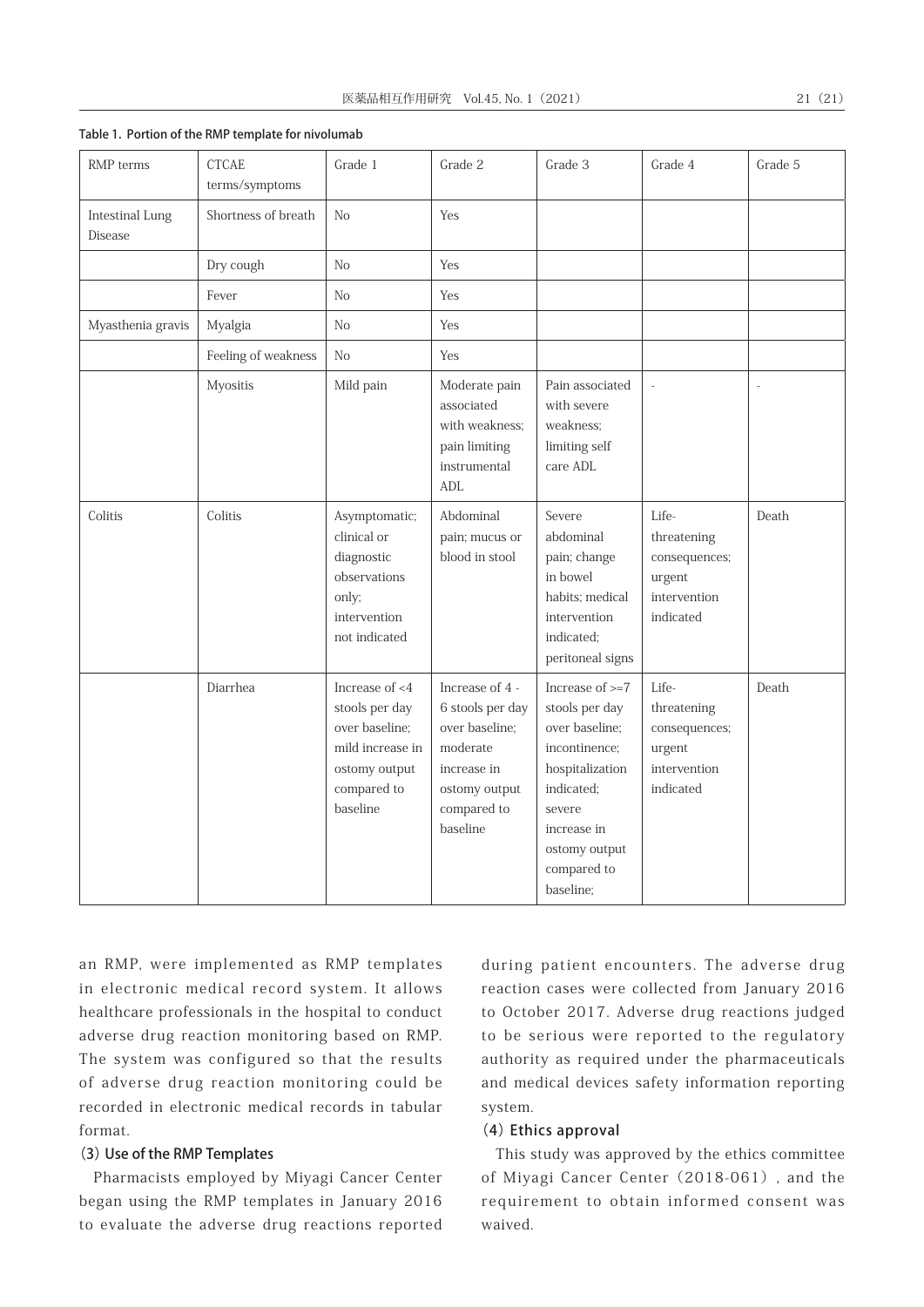

Figure 1. Entity-relationship diagram of the RMP database

# RESULTS

(1) Construction of RMP Database

An entity-relationship diagram of the RMP database is shown in Figure 1. The information contained in the tables that make up the RMP database is updated whenever an RMP is created for a new drug or an existing RMP is updated.

#### (2) Creation of RMP Templates

A portion of the RMP template of nivolumab implemented in electronic medical records is shown in Figure 2. Radio buttons and other controls allow operators of all occupations and levels of clinical experience to conveniently assess grades according to set criteria.

| <b>None</b>           | C Grade 1                                                                                                                            | C Grade 2                                                                                                                                                                                                   | C Grade 3                                                                                                                                                                                                                                                     | C Grade 4                                                                                                                                                                                                                 | C Grade 5 |
|-----------------------|--------------------------------------------------------------------------------------------------------------------------------------|-------------------------------------------------------------------------------------------------------------------------------------------------------------------------------------------------------------|---------------------------------------------------------------------------------------------------------------------------------------------------------------------------------------------------------------------------------------------------------------|---------------------------------------------------------------------------------------------------------------------------------------------------------------------------------------------------------------------------|-----------|
|                       | Transient flushing or<br>rash, drug fever <38<br>degrees $C$ (<100.4<br>degrees F);<br>intervention not<br>indicated                 | Intervention or infusion<br>interruption indicated;<br>responds promptly to<br>symptomatic treatment;<br>prophylactic medications<br>indicated for <= 24 hrs                                                | Prolonged; recurrence of<br>symptoms following initial<br>improvement;<br>hospitalization indicated for<br>clinical sequelae                                                                                                                                  | Life-threatening<br>consequences; urgent<br>intervention indicated                                                                                                                                                        | Death     |
| <b>Rash Acneiform</b> |                                                                                                                                      |                                                                                                                                                                                                             |                                                                                                                                                                                                                                                               |                                                                                                                                                                                                                           |           |
| C None                | C Grade 1                                                                                                                            | C Grade 2                                                                                                                                                                                                   | C Grade 3                                                                                                                                                                                                                                                     | C Grade 4                                                                                                                                                                                                                 | C Grade 5 |
| Pruritus              | Papules and/or pustules<br>covering <10% BSA.<br>which may or may not be<br>associated with<br>symptoms of pruritus or<br>tenderness | Papules and/or pustules<br>covering 10-30% BSA.<br>which may or may not be<br>associated with<br>symptoms of pruntus or<br>tenderness; associated<br>with psychosocial impact;<br>limiting instrumental ADL | Papules and/or pustules<br>covering >30% BSA, which covering any % BSA,<br>may or may not be<br>associated with symptoms<br>of pruntus or tendemess:<br>limiting self care ADL;<br>associated with local<br>superinfection with oral<br>antibiotics indicated | Papules and/or pustules<br>which may or may not be<br>associated with symptoms.<br>of pruritus or tenderness<br>and are associated with<br>extensive superinfection<br>with IV antibiotics<br>indicated; life-threatening | Death     |
| None                  | Grade 1                                                                                                                              | C Grade 2                                                                                                                                                                                                   | Grade 3                                                                                                                                                                                                                                                       | consequences                                                                                                                                                                                                              |           |
|                       | Mild or localized; topical<br>intervention indicated                                                                                 | Intense or widespread;<br>intermittent; skin changes<br>from scratching oral<br>intervention indicated:<br>limiting instrumental ADL                                                                        | Intense or widespread:<br>constant; limiting self care ADL<br>or sleep; oral corticosteroid or<br>immunosuppressive therapy<br>indicated                                                                                                                      |                                                                                                                                                                                                                           |           |
| F Hyperthyroidism     |                                                                                                                                      |                                                                                                                                                                                                             |                                                                                                                                                                                                                                                               |                                                                                                                                                                                                                           |           |
| None                  | C Grade 1                                                                                                                            | C Grade 2                                                                                                                                                                                                   | Grade 3                                                                                                                                                                                                                                                       | C Grade 4                                                                                                                                                                                                                 | C Grade 5 |
|                       | Asymptomatic; clinical or<br>diagnostic observations<br>only; intervention not<br>indicated                                          | Symptomatic; thyroid<br>suppression therapy<br>indicated; limiting<br>instrumental ADL                                                                                                                      | Severe symptoms:<br>limiting self care ADL;<br>hospitalization indicated                                                                                                                                                                                      | Life-threatening<br>consequences; urgent<br>intervention indicated                                                                                                                                                        | Death     |

Figure 2. Portion of the RMP template for nivolumab implemented in electronic medical record system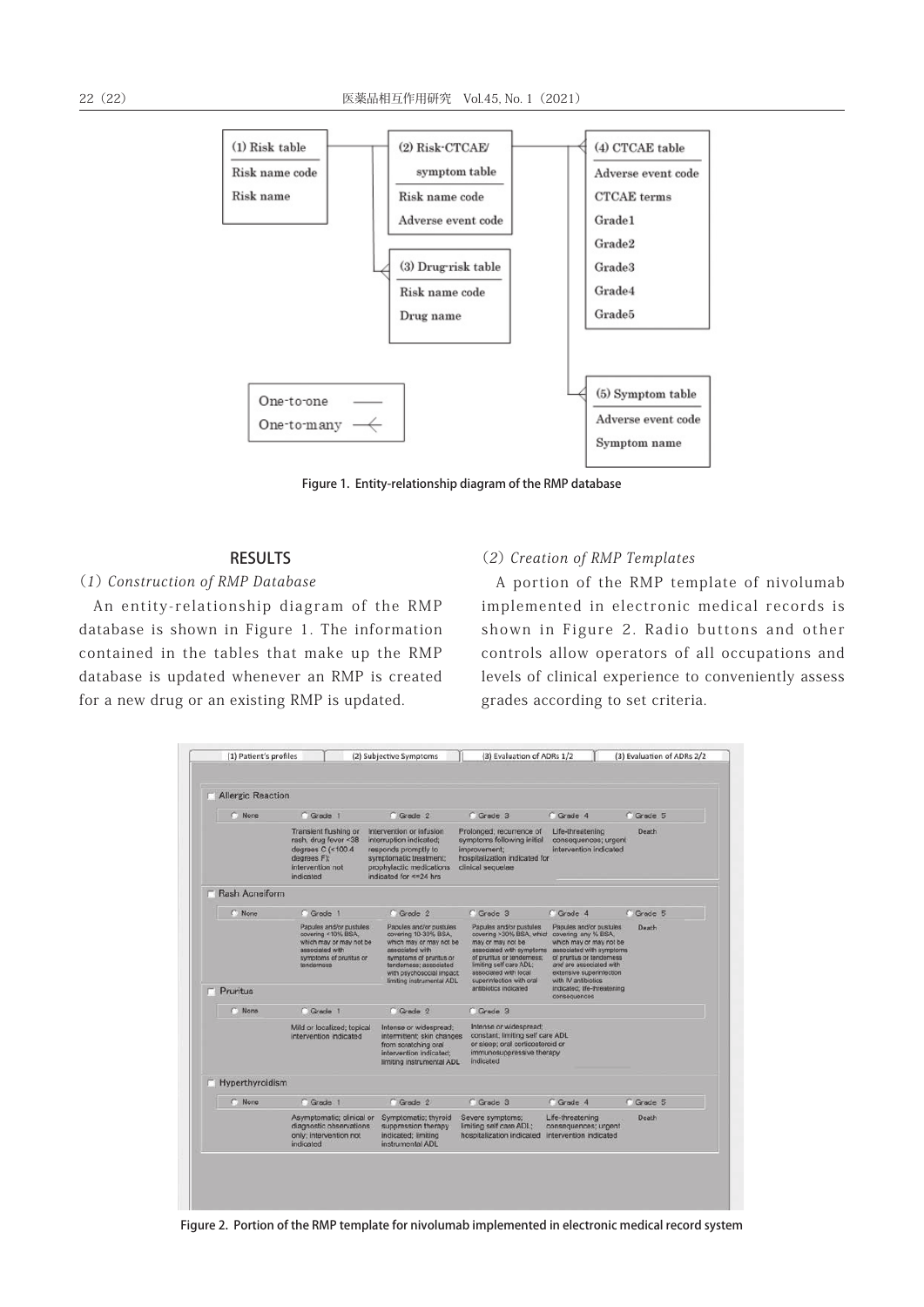# (3) Use of RMP Templates

The adverse drug reaction monitoring system created in 1 and 2 above was used on 5 drug products in 123 patients (10 patients using a fluoropyrimidine drugs, 73 patients using nivolumab, 34 patients using pembrolizumab, 4 patients using ramucirumab, and 2 patients using lenvatinib) from January 2016 to October

2017. The patients with a suspected adverse drug reaction had 194 events of any CTCAE grade (23 for a fluoropyrimidine drugs, 106 for nivolumab, 47 for pembrolizumab, 12 for ramucirumab, and 6 for lenvatinib)and 7 events of CTCAE grade 3 or higher(2 for a fluoropyrimidine drugs, 1 for nivolumab, 2 for pembrolizumab, and 2 for lenvatinib)(Table 2). Five adverse drug

| Drug name              | Adverse drug reaction (suspected)          | All grades<br>(patients) | Grade 3 or higher<br>(patients) |
|------------------------|--------------------------------------------|--------------------------|---------------------------------|
| Fluoropyrimidine drugs | Palmar-plantar erythrodysesthesia syndrome | $\overline{4}$           | 1                               |
|                        | Paronychia                                 | $\overline{c}$           | 1                               |
|                        | Lacrimation                                | 3                        | $\Omega$                        |
|                        | Dry skin                                   | 6                        | 0                               |
|                        | Oral mucositis                             | 2                        | $\Omega$                        |
|                        | Diarrhea                                   | 4                        | $\mathbf{0}$                    |
|                        | Nausea                                     | $\overline{c}$           | 0                               |
| Nivolumab              | Allergic reactions                         | 6                        | 0                               |
|                        | Acne-like rash                             | 30                       | O                               |
|                        | Pruritus                                   | 29                       | 1                               |
|                        | Hyperthyroidism                            | 8                        | $\Omega$                        |
|                        | Hypothyroidism                             | 11                       | $\Omega$                        |
|                        | Increased ALT                              | 10                       | $\Omega$                        |
|                        | <b>Increased AST</b>                       | 9                        | 0                               |
|                        | Colitis                                    | 3                        | 0                               |
| Pembrolizumab          | Renal impairment                           | 4                        | O                               |
|                        | Acne-like rash                             | 11                       | 1                               |
|                        | Pruritus                                   | 12                       | 1                               |
|                        | Hyperthyroidism                            | 5                        | 0                               |
|                        | Hypothyroidism                             | 3                        | $\Omega$                        |
|                        | <b>Increased ALT</b>                       | 5                        | 0                               |
|                        | <b>Increased AST</b>                       | 6                        | 0                               |
|                        | Colitis                                    | 1                        | 0                               |
| Ramucirumab            | Hypertension                               | 4                        | $\Omega$                        |
|                        | Diarrhea                                   | 1                        | $\Omega$                        |
|                        | Proteinuria                                | $\overline{c}$           | 0                               |
|                        | Epistaxis                                  | 1                        | 0                               |
|                        | Alopecia                                   | 3                        | $\overline{0}$                  |
|                        | Nausea                                     | 1                        | O                               |
| Lenvatinib             | Palmar-plantar erythrodysesthesia syndrome | 1                        | 0                               |
|                        | Hypertension                               | $\overline{c}$           | 2                               |
|                        | Diarrhea                                   | 1                        | 0                               |
|                        | Proteinuria                                | 1                        | $\Omega$                        |
|                        | Epistaxis                                  | 1                        | 0                               |

Table 2. Patients with suspected adverse drug reactions extracted with the RMP templates (n=123)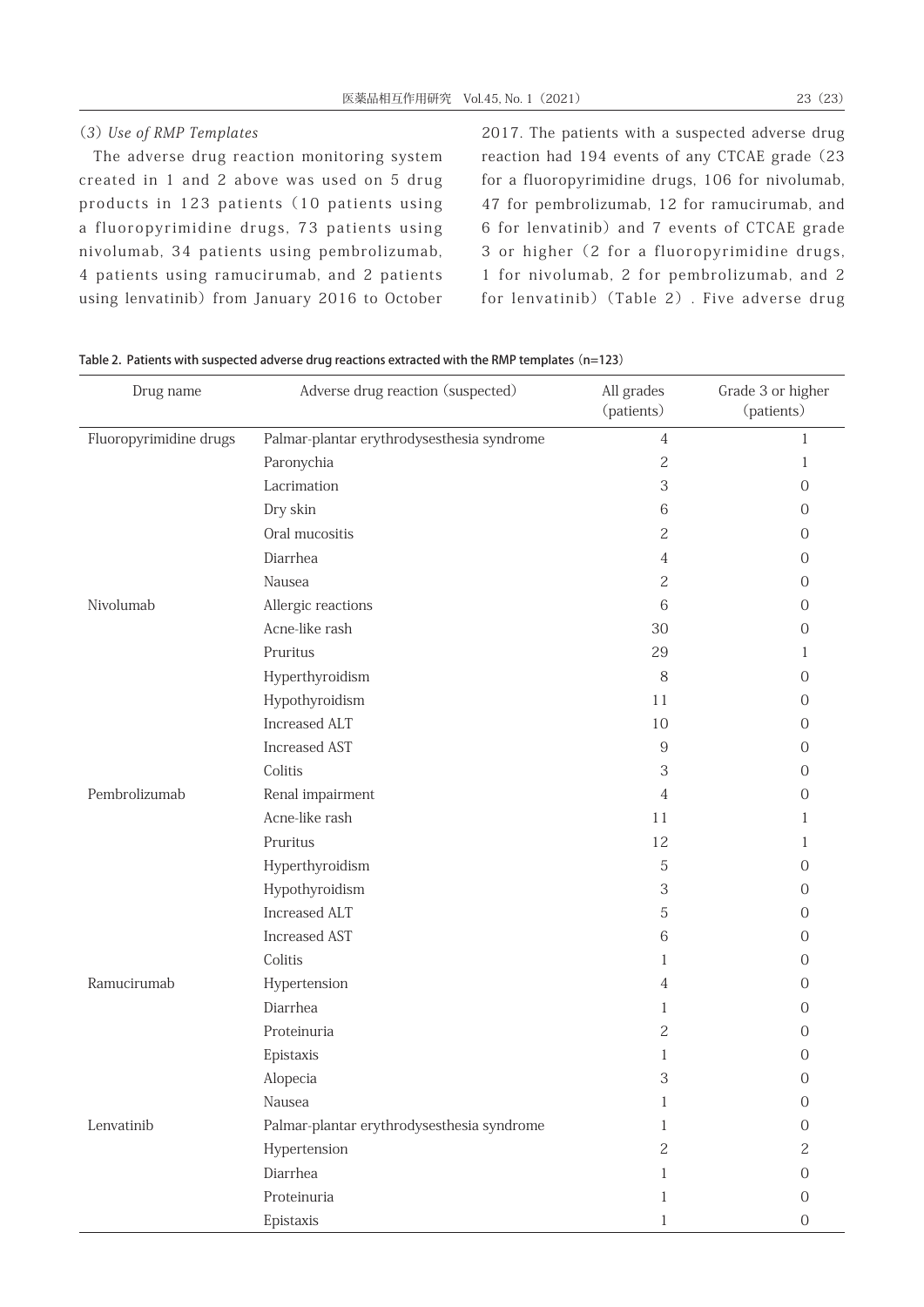reaction reports were submitted to the regulatory authority for the patients with a suspected serious adverse drug reaction(4 for nivolumab and 1 for pembrolizumab)(Table 3). Since approximately 60% of the patients surveyed in the present study were using nivolumab, an immune checkpoint inhibitor, we focused on hypothyroidism, which occurs relatively frequently as an immune-related adverse event. The time from the start of treatment to the detection of adverse events and the grade of the first incident were studied in 11 patients who developed hypothyroidism. The results showed that the median time to detection of adverse events was 67 days (interquartile range (IQR): 59.5-75.5 days), 9 patients (82%) were Grade 1 and 2 patients (18%) were Grade 2, none of which required discontinuation of treatment.

| Drug name     | Adverse drug reaction (suspected)        |
|---------------|------------------------------------------|
| Nivolumab     | Hyperthyroidism, hypothyroidism          |
| Nivolumah     | Rhabdomyolysis, Stevens-Johnson syndrome |
| Nivolumab     | Hyperthyroidism                          |
| Nivolumah     | Pancreatitis                             |
| Pembrolizumab | Myasthenia gravis, diabetes insipidus    |

Table 3. Patients with adverse drug reaction reported to the regulatory authority

#### **DISCUSSION**

In this study, an RMP-based adverse drug reaction monitoring system was built and implemented in electronic medical record system to allow pharmacists to identify adverse drug reactions and submit adverse drug reaction reports to the regulatory authority. By operating in electronic medical record system, this adverse drug reaction monitoring system allows not only the collection of adverse drug reaction and other safety information associated with patient information, but also adverse drug reactions to be followed over time and accumulated data to be output and modified. Adverse drug reaction data collected over time helps the preparation of adverse drug reaction reports to be submitted to the regulatory authority and should also prove useful to collect data in observational studies and clinical trials. RMP templates are the central

actor in the adverse drug reaction monitoring system built in this study. A previous investigation found that introducing templates for electronic medical records enables precise, clear, and fast entries<sup>7)</sup>. Since the use of an adverse drug reaction monitoring system at medical institutions allows healthcare professionals with any level of clinical experience to efficiently extract adverse drug reaction information and immediately make corresponding entries in medical records, monitoring systems should be even more useful for outpatient care, which demands rapid assessments of adverse drug reactions and the sharing of information across disciplines. The system enables adverse drug reactions to be assessed across different medical institutions and regulatory authorities because it uses existing assessment criteria for adverse drug reactions.

Developed using Microsoft Access<sup>®</sup> 2013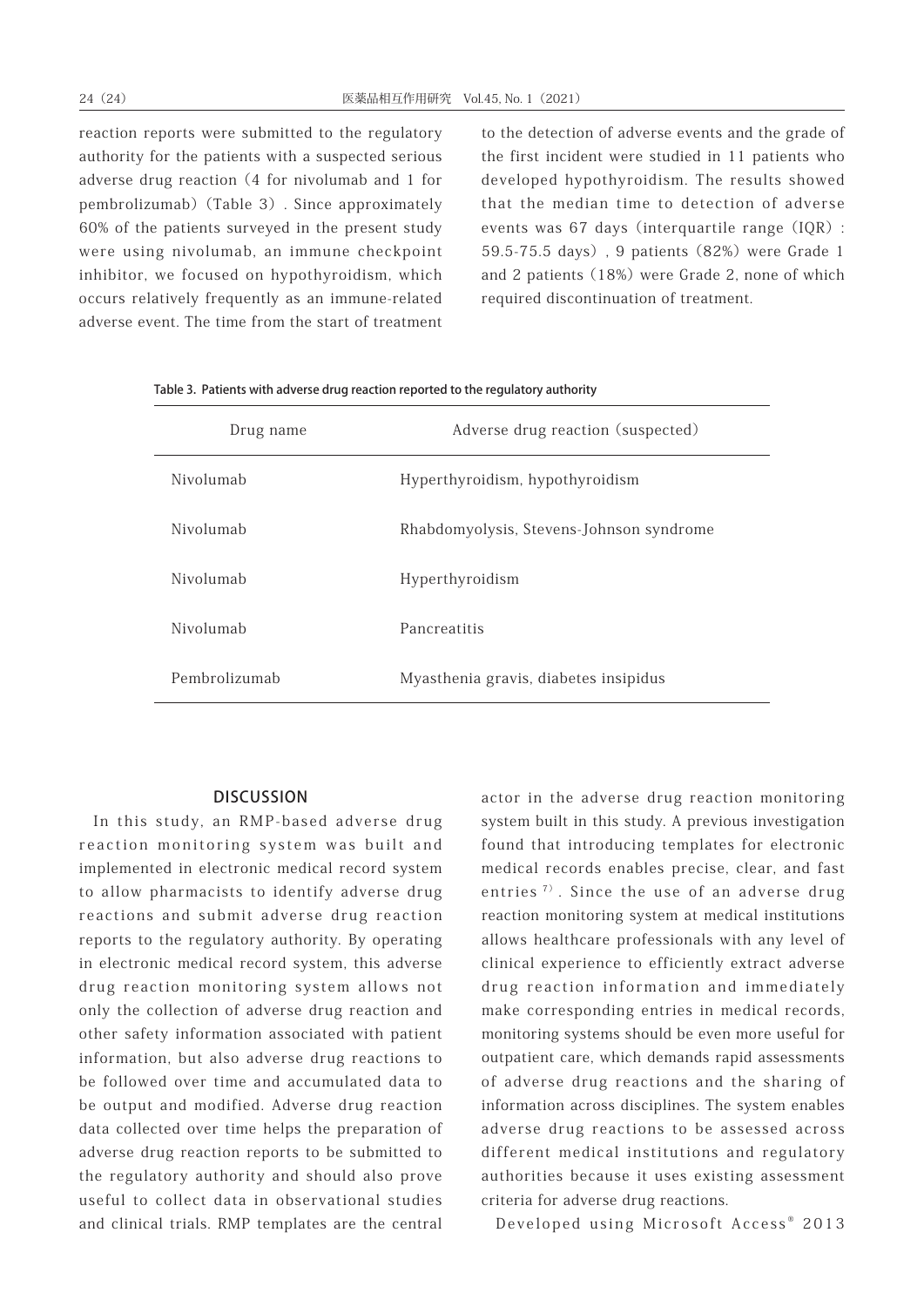(Microsoft Corp., Redmond, WA, USA), this system could be relatively inexpensively introduced even at medical institutions with minimal information technology infrastructure. Tables that link drugs, RMP risks, adverse events, and symptoms must be prepared to allow the adverse drug reaction monitoring system to operate. The RMPs now available for 324 drugs are published only in PDF format, which does not allow the information to be extracted as plain text. This poses a large hurdle for initial database construction. The risk names they contain, moreover, are not uniformly Medical Dictionary for Regulatory Activities/ Japanese version (MedDRA/J) terms: terminology varies among RMPs. The tasks of addressing the discrepancies among these risk names and then matching them to corresponding CTCAE terms and symptoms would be time consuming and could be affected by operator subjectivity. These issues would be solved if the regulatory authorities standardized RMP entries and made the data they contain easily extractable by secondary users.

We established this system to monitor adverse drug reactions to anticancer drugs. The system allowed us to identify and report five serious immune-related adverse events specific to the immune checkpoint inhibitor nivolumab, which was developed and first approved in Japan under the pharmaceuticals and medical devices safety information reporting system. In addition, we surveyed the time from the start of treatment to the detection of nivolumab-induced hypothyroidism and the grade of the first incident. Using the Japanese Adverse Drug Events Reporting database, which includes a large number of serious adverse drug reactions, the median duration of nivolumab-induced hypothyroidism was 80.5 days (IQR: 44.8-133.3 days)  $8$ ). Although this study was conducted in a small number of cases, it was suggested that the use of our template may allow for the detection of non-serious side effects at a relatively early phase, and may contribute to the prevention of serious adverse reactions and continuation of treatment.

Since Japan has overcome its drug-lag problem and drugs are now developed and approved in the country at the same pace as elsewhere, tools developed from the information integrated into RMPs are needed to help pharmacists in Japan closely monitor adverse drug reactions and create drug safety information. Pharmacovigilance, which involves the monitoring of safety from drug development through the postmarketing phase to ensure drug safety, is defined by the World Health Organization (WHO) as "the science and activities relating to the detection, assessment, understanding and prevention of adverse effects or any other drug-related problem" 9). Proper pharmacovigilance requires a safety specification to be prepared and a pharmacovigilance plan and risk minimization measures to be developed while clinical trials are underway. Under the pharmacovigilance plan, drug safety information is collected and the causal relationship of adverse events to the drug in question is evaluated along with severity to monitor for new risks arising after marketing. Appropriate risk minimization measures must be considered for any new potential risks detected. Our adverse drug reaction monitoring system would be well-suited to the collection of postmarketing drug safety information as well as risk monitoring activities in pharmacovigilance programs.

# CONCLUSION

We successfully built an RMP-based adverse drug reaction monitoring system and implemented it in electronic medical record system to bring about the efficient collection of drug safety information and contribute to pharmacovigilance activities.

#### **Declarations**

### Funding

This research was partially supported by the Research on Regulatory Harmonization and Evaluation of Pharmaceuticals, Medical Devices, Regenerative and Cellular Therapy Products, Gene Therapy Products, and Cosmetics from the Japan Agency for Medical Research and Development (AMED).

# Conflicts of interest

The authors declare no conflicts of interest associated with this manuscript.